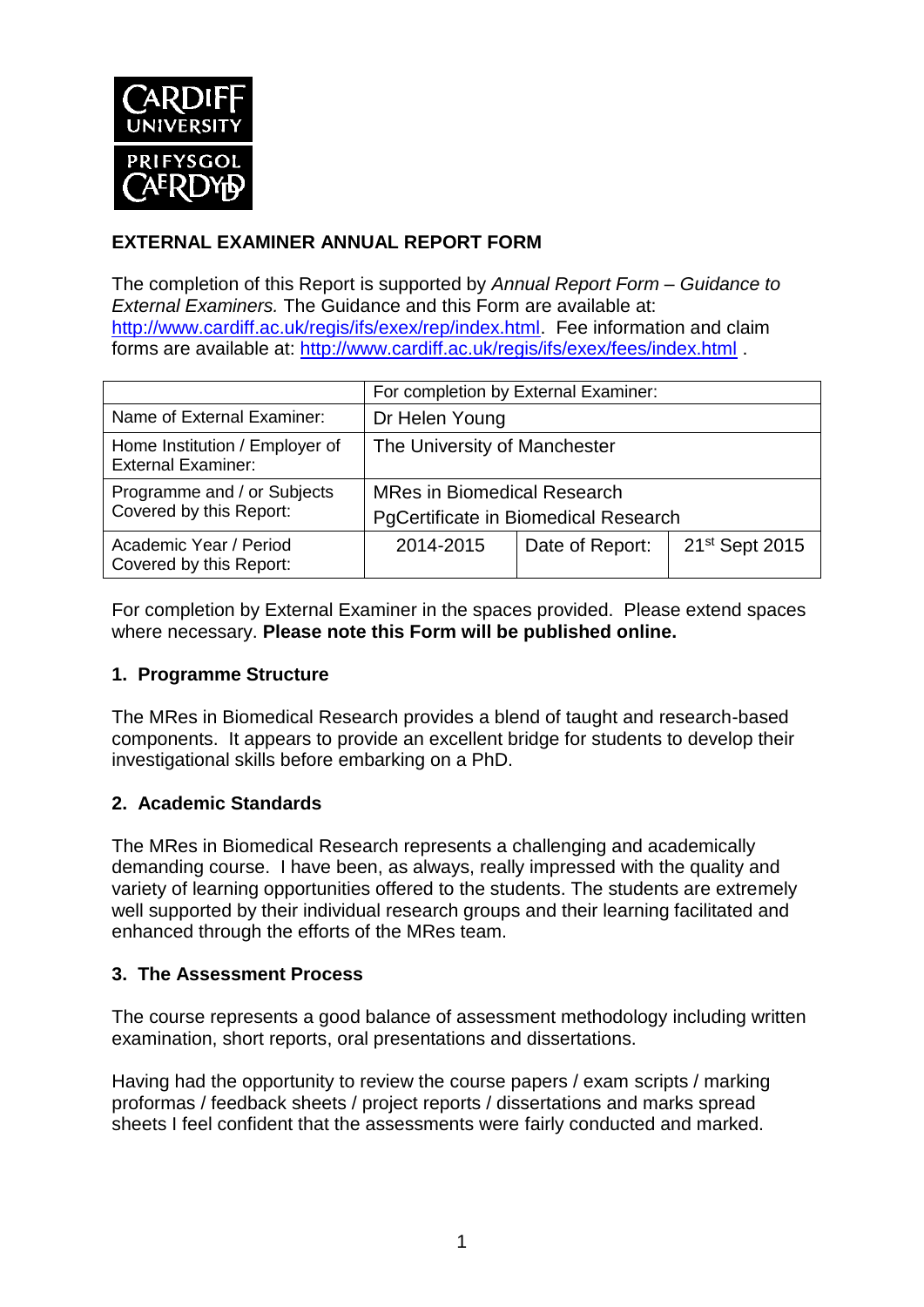I have observed good concordance between markers with constructive and formative written feedback being provided to all students.

# **4. Year-on-Year Comments**

As in previous years I was really impressed with the programme.

The students are able to gain experience in a broad range of laboratory techniques and the quality of the work produced by the students in most impressive.

I think the research supervision, guidance and feedback given to the students is exemplary.

The mentorship and leadership by the MRes programme team is (consistently) outstanding.

It is a pleasure being involved in the course. Congratulations on another highly successful year.

# **5. Preparation / Induction Activity (for new External Examiners only)**

N/A.

## **6. Noteworthy Practice and Enhancement**

Highlights:

- 1. I think the variety of projects offered to the students is a particular highlight of this course. The students are able to gain experience in a broad range of laboratory techniques and the quality of the work produced by the students in most impressive.
- 2. I think the marking effort is particularly noteworthy and the guidance, support and formative feedback provided to the students is exemplary.
- 3. The support, mentorship and leadership provided by the MRes team is (consistently) outstanding.

## **7. Appointment Overview (for retiring External Examiners only)**

N/A.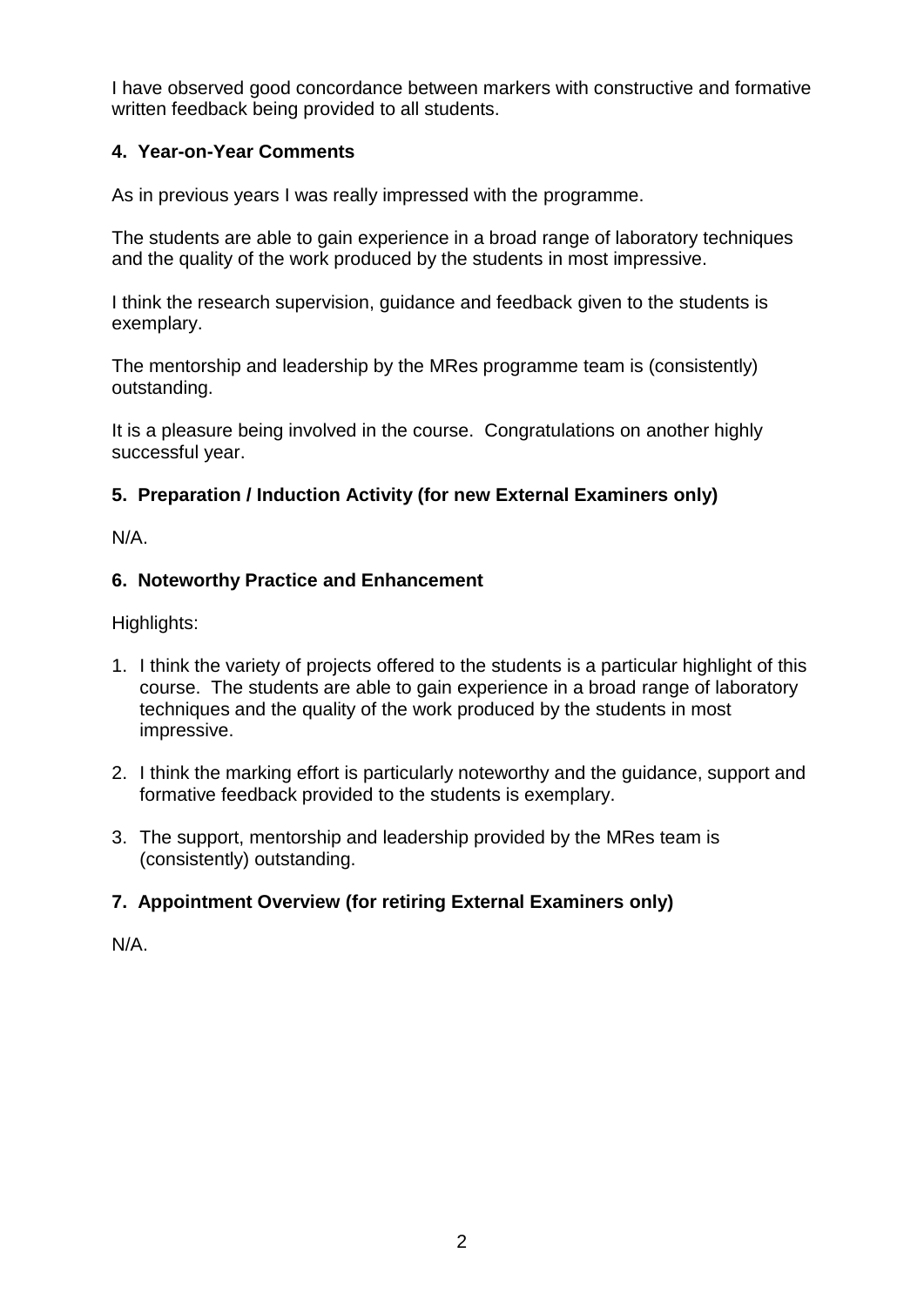# **8. Annual Report Checklist**

Please include appropriate comments within Sections 1-7 above for any answer of 'No'.

|                                             |                                                                                                                                                             | <b>Yes</b><br>(Y) | <b>No</b><br>(N) | N/A<br>(N/A) |
|---------------------------------------------|-------------------------------------------------------------------------------------------------------------------------------------------------------------|-------------------|------------------|--------------|
| <b>Programme/Course Information</b>         |                                                                                                                                                             |                   |                  |              |
| 8.1                                         | Did you receive sufficient information about the Programme and<br>its contents, learning outcomes and assessments?                                          | Y                 |                  |              |
| 8.2                                         | Were you asked to comment on any changes to the assessment<br>of the Programme?                                                                             | Y                 |                  |              |
| <b>Draft Examination Question Papers</b>    |                                                                                                                                                             |                   |                  |              |
| 8.3                                         | Were you asked to approve all examination papers contributing<br>to the final award?                                                                        | Y                 |                  |              |
| 8.4                                         | Were the nature, spread and level of the questions appropriate?                                                                                             | Y                 |                  |              |
| 8.5                                         | Were suitable arrangements made to consider your comments?                                                                                                  | Y                 |                  |              |
|                                             | <b>Marking Examination Scripts</b>                                                                                                                          |                   |                  |              |
| 8.6                                         | Did you receive a sufficient number of scripts to be able to assess<br>whether the internal marking and classifications were appropriate<br>and consistent? | Y                 |                  |              |
| 8.7                                         | Was the general standard and consistency of marking<br>appropriate?                                                                                         | Y                 |                  |              |
| 8.8                                         | Were the scripts marked in such a way as to enable you to see<br>the reasons for the award of given marks?                                                  | Y                 |                  |              |
| 8.9                                         | Were you satisfied with the standard and consistency of marking<br>applied by the internal examiners?                                                       | Y                 |                  |              |
| 8.10                                        | In your judgement, did you have the opportunity to examine a<br>sufficient cross-section of candidates' work contributing to the<br>final assessment?       | Y                 |                  |              |
| <b>Coursework and Practical Assessments</b> |                                                                                                                                                             |                   |                  |              |
| 8.11                                        | Was the choice of subjects for coursework and / or practical<br>assessments appropriate?                                                                    | Y                 |                  |              |
| 8.12                                        | Were you afforded access to an appropriate sample of<br>coursework and / or practical assessments?                                                          | Y                 |                  |              |
| 8.13                                        | Was the method and general standard of assessment<br>appropriate?                                                                                           | Y                 |                  |              |
| 8.14                                        | Is sufficient feedback provided to students on their assessed<br>work?                                                                                      | Y                 |                  |              |
|                                             | <b>Clinical Examinations (if applicable)</b>                                                                                                                |                   |                  |              |
| 8.15                                        | Were satisfactory arrangements made for the conduct of clinical<br>assessments?                                                                             |                   | N/A              |              |
|                                             | <b>Sampling of Work</b>                                                                                                                                     |                   |                  |              |
| 8.16                                        | Were you afforded sufficient time to consider samples of<br>assessed work?                                                                                  | Y                 |                  |              |
| <b>Examining Board Meeting</b>              |                                                                                                                                                             |                   |                  |              |